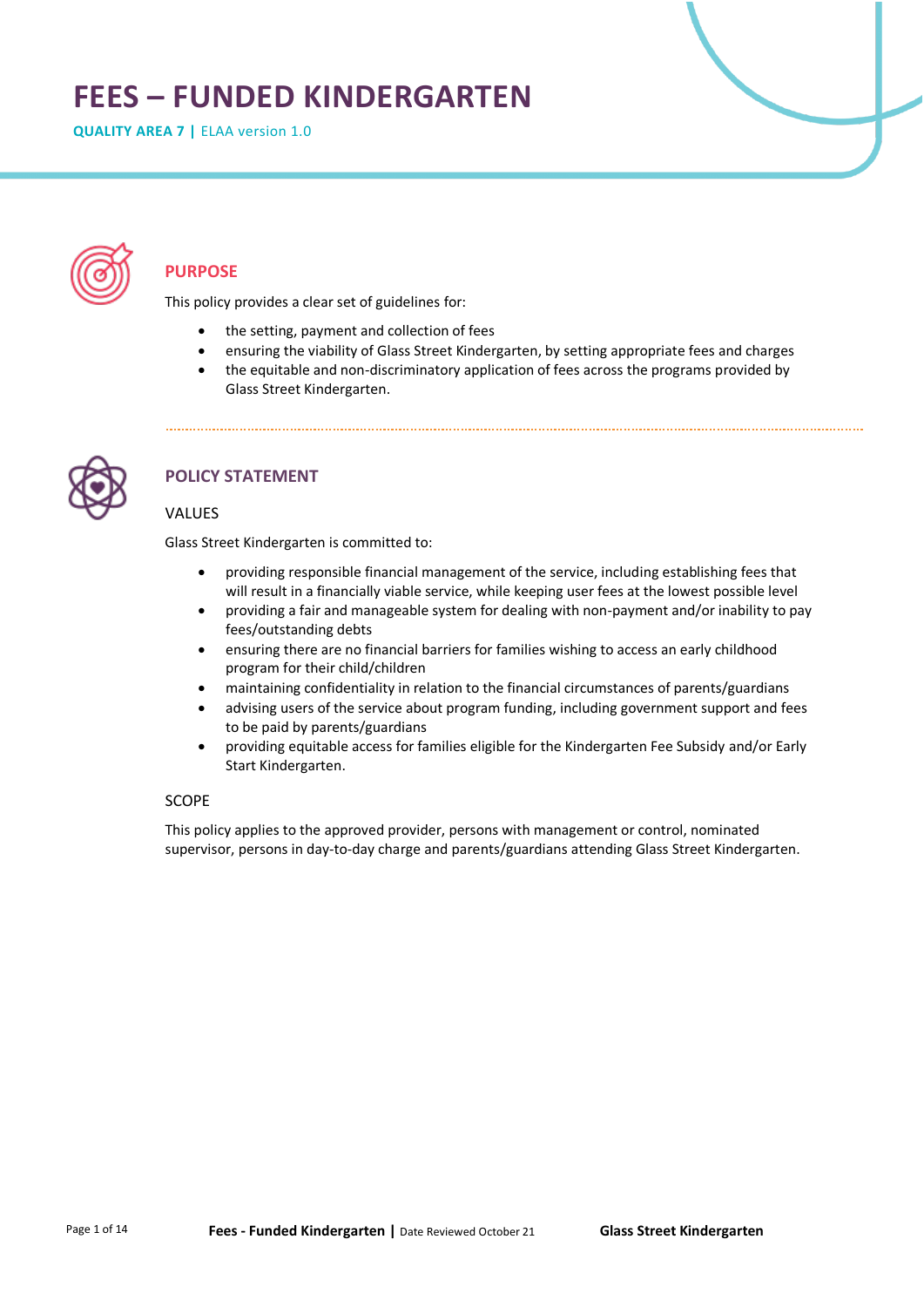| <b>RESPONSIBILITIES</b>                                                                                                                                                                                                  | with management or control<br>Approved provider and persons | persons in day-to-day charge<br>Nominated scheckisor and | educators and all other staff<br>Early childhood teacher, | Parents/guardians | students<br>Contractors, volunteers and |
|--------------------------------------------------------------------------------------------------------------------------------------------------------------------------------------------------------------------------|-------------------------------------------------------------|----------------------------------------------------------|-----------------------------------------------------------|-------------------|-----------------------------------------|
| Reviewing the current budget to determine fee income<br>requirements                                                                                                                                                     | ✓                                                           | ✓                                                        |                                                           |                   |                                         |
| Developing a fee policy that balances the parent's/guardian's<br>capacity to pay, with providing a high-quality program and<br>maintaining service viability                                                             | ✔                                                           | ✓                                                        |                                                           |                   |                                         |
| Implementing and reviewing this policy in consultation with<br>parents/guardians, the nominated supervisor and staff, and in<br>line with the requirements of DET's The Kindergarten Funding<br>Guide (refer to Sources) | ✓                                                           | ✓                                                        |                                                           |                   |                                         |
| Considering any issues regarding fees that may be a barrier to<br>families enrolling at Glass Street Kindergarten and removing<br>those barriers wherever possible                                                       |                                                             | ✓                                                        |                                                           |                   |                                         |
| Reviewing the effectiveness of the procedures for late payment<br>and support offered                                                                                                                                    | ✔                                                           | ✓                                                        |                                                           |                   |                                         |
| Considering options for payment when affordability is an issue<br>for families                                                                                                                                           | ✓                                                           | ✓                                                        |                                                           |                   |                                         |
| Clearly communicating this policy and payment options to<br>families in a culturally-sensitive way, and in the family's first<br>language where possible                                                                 |                                                             | ✓                                                        |                                                           |                   |                                         |
| Ensuring that the Fees Policy is readily accessible at the service<br>(Regulation 171)                                                                                                                                   | ✓                                                           | ✓                                                        |                                                           |                   |                                         |
| Providing all parents/guardians with fee information (refer to<br>Attachment 1)                                                                                                                                          | ✓                                                           | ✓                                                        |                                                           |                   |                                         |
| Providing all parents/guardians with a statement of fees and<br>charges (refer to samples in Attachments 2 and 3) upon<br>enrolment of their child                                                                       |                                                             | ✓                                                        |                                                           |                   |                                         |
| Providing all parents/guardians with a fee payment agreement<br>(refer to samples in Attachments 4 and 5)                                                                                                                | ✓                                                           | ✓                                                        |                                                           |                   |                                         |
| Ensuring fees are collected and receipted                                                                                                                                                                                | ✔                                                           | ✓                                                        |                                                           |                   |                                         |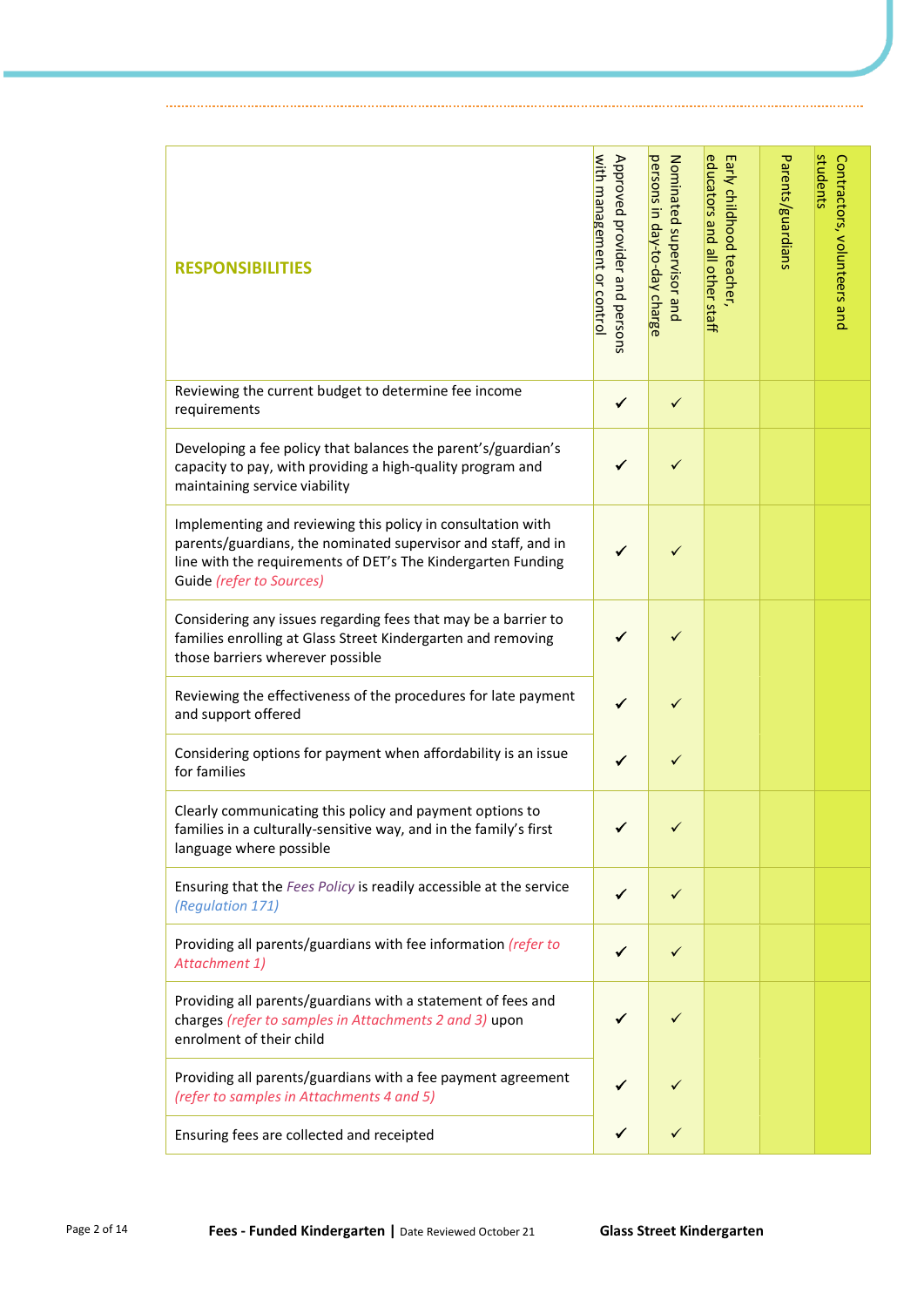| Collecting all relevant information and maintaining relevant<br>documentation regarding those with entitlement to concessions<br>(refer to Definitions)                                                                            |   |   |  | ✓ |  |
|------------------------------------------------------------------------------------------------------------------------------------------------------------------------------------------------------------------------------------|---|---|--|---|--|
| Complying with the service's Privacy and Confidentiality Policy<br>regarding financial and other information received, including in<br>relation to the payment/non-payment of fees                                                 |   | ✓ |  |   |  |
| Notifying parents/guardians a minimum of 14 days of any<br>proposed changes to the fees charged or the way in which the<br>fees are collected (Regulation 172(2)), and ideally providing one<br>term's notice.                     |   |   |  |   |  |
| Addressing any complaints or concerns that have been raised<br>regarding fees at the service in a timely manner                                                                                                                    | ✓ | ✓ |  |   |  |
| Reading the Glass Street Kindergarten Fee information for<br>families (refer to Attachment 1), the Fee Payment Agreement<br>(refer to Attachments 4 and 5) and the Statement of Fees and<br>Charges (refer to Attachments 2 and 3) |   |   |  | ✓ |  |
| Signing and complying with the Fee Payment Agreement (refer<br>to Attachments 4 and 5)                                                                                                                                             |   |   |  | ✓ |  |
| Notifying the approved provider if experiencing difficulties with<br>the payment of fees                                                                                                                                           |   |   |  | ✓ |  |
| Providing the required documentation to enable the service to<br>claim the Kindergarten Fee Subsidy and/or Early Start<br>Kindergarten, if eligible (refer to Attachment 1).                                                       |   |   |  | ✓ |  |
| BOLD tick <b>a</b> indicates legislation requirement                                                                                                                                                                               |   |   |  |   |  |

# **BACKGROUND AND LEGISLATION**

# BACKGROUND

The Department of Education and Training (DET) *(refer to Definitions)* provides funding for each child who is enrolled and attending a funded kindergarten program two years before school. Income from other sources, primarily fees, is required to meet all the additional costs incurred by the service in the delivery of the children's program. In addition, the Kindergarten Fee Subsidy *(refer to Definitions)* enables eligible children to attend a funded kindergarten program free of charge two years before school.

DET also funds Early Start Kindergarten for three-year-old Aboriginal and Torres Strait Islander children, children from refugee or asylum seeker background and children known to Child Protection, to access kindergarten programs as outlined in The Kindergarten Funding Guide *(refer to Sources)*.

*Regulation 168(2) (n) of Education and Care Services National Regulations 2011* requires that funded kindergarten services have a comprehensive written fees policy, and the content of this policy must be communicated to families. The policy must include a written statement about the fees to be charged and the payment process. All families must be informed of applicable term and annual fees at the time of enrolment. Services must also advise eligible families of the Kindergarten Fee Subsidy *(refer to Definitions)* and/or or Early Start Kindergarten *(refer to Definitions)* arrangements. The fees charged must comply with the Kindergarten Fee Subsidy requirements *(refer to Definitions)* and/or or Early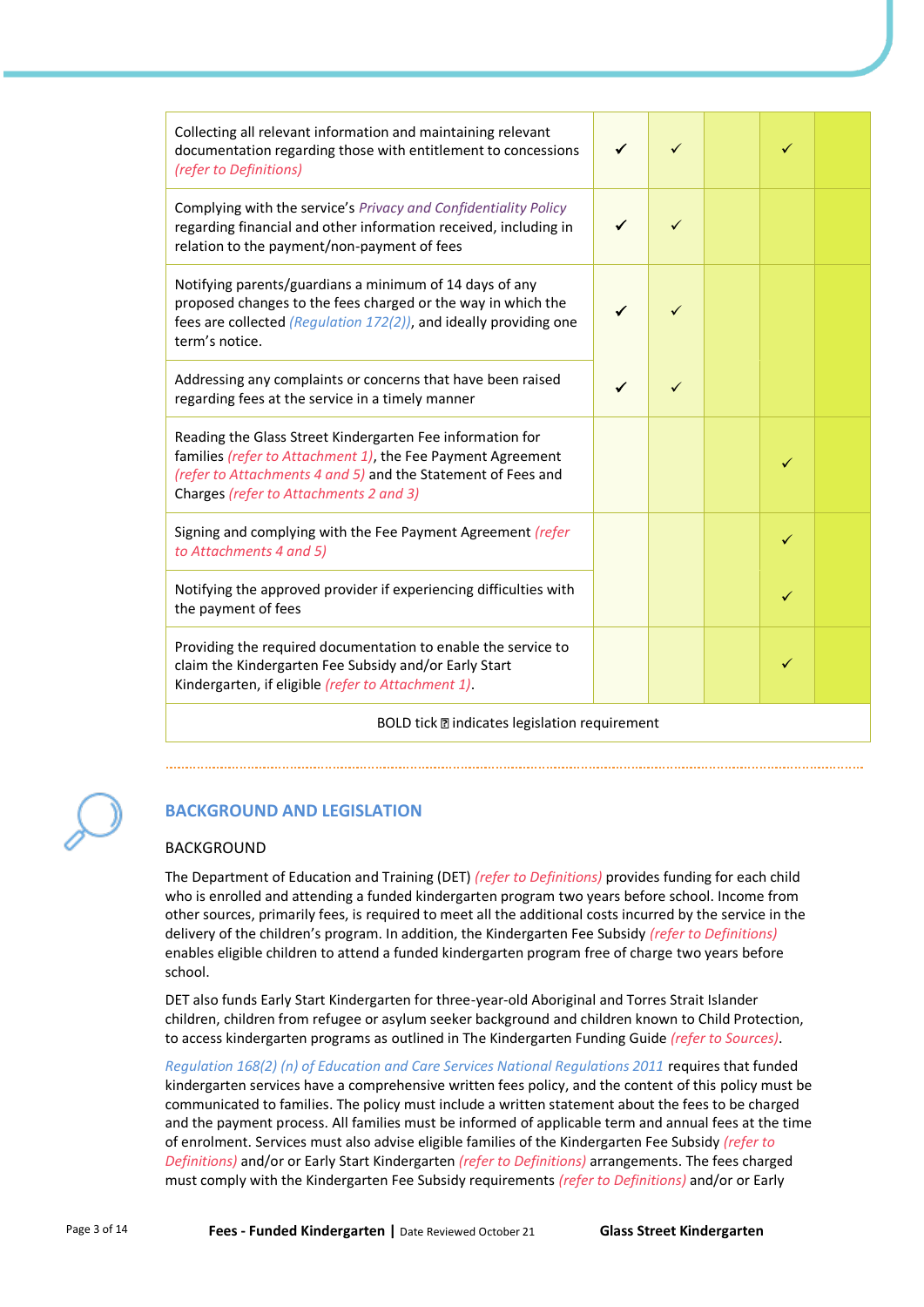Start Kindergarten *(refer to Definitions)* and be responsive to the local community and the viability of the service. The Kindergarten Funding Guide *(refer to Sources)* outlines the criteria to be covered in the policy.

## LEGISLATION AND STANDARDS

Relevant legislation and standards include but are not limited to:

- Charter of Human Rights and Responsibilities 2006 (Vic)
- Child Wellbeing and Safety Act 2005 (Vic)
- Disability Discrimination Act 1992 (Cth)
- Education and Care Services National Law Act 2010
- Education and Care Services National Regulations 2011: Regulation 168(2)(n)
- Equal Opportunity Act 1995 (Vic)
- National Quality Standard, including Quality Area 7: Governance and Leadership

The most current amendments to listed legislation can be found at:

- Victorian Legislation Victorian Law Today: [www.legislation.vic.gov.au](http://www.legislation.vic.gov.au/)
- Commonwealth Legislation Federal Register of Legislation[: www.legislation.gov.au](http://www.legislation.gov.au/)

# **DEFINITIONS**

The terms defined in this section relate specifically to this policy. For regularly used terms e.g. Approved provider, Nominated supervisor, Notifiable complaints, Serious incidents, Duty of care, etc. refer to the Definitions file of the PolicyWorks catalogue.

**Children/families experiencing vulnerability and/or disadvantage (in relation to this policy):** children are vulnerable if the capacity of parents and family to effectively care, protect and provide for their long-term development and wellbeing is limited. Some factors which may contribute to a child experiencing vulnerability include: a child with a disability; living in a family with a low income, or one which is experiencing problems with housing, domestic violence, substance abuse, or mental health; known to child protection; in statutory out-of-home care; Aboriginal and/or Torre Strait Islander, having a culturally and linguistically diverse background; having a young or sole parent, or a parent with a disability (adapted from the Kindergarten Funding Guide)

**Concession:** A Commonwealth Government entitlement providing concessions for low-income earners and other eligible people. This includes one of the following:

- a Commonwealth Health Care Card
- a Commonwealth Pensioner Concession Card
- a Department of Veterans Affairs Gold Card or White Card
- Refugee or Asylum Seeker visa (200-204, 786 or 866)
- Bridging visas for any of the above Refugee or Asylum Seeker visas
- Multiple Births (triplets of more)

**Early Start Kindergarten (ESK):** Early Start Kindergarten provides eligible children with 15 hours of free or low-cost kindergarten each week led by a qualified Victorian Institute of Teaching (VIT) registered teacher. ESK is available to children who are at least three years old by 30 April in the year they are enrolled to attend the program and are:

- from a refugee or asylum seeker background, or
- Aboriginal and/or Torres Strait Islander, or
- known to child protection.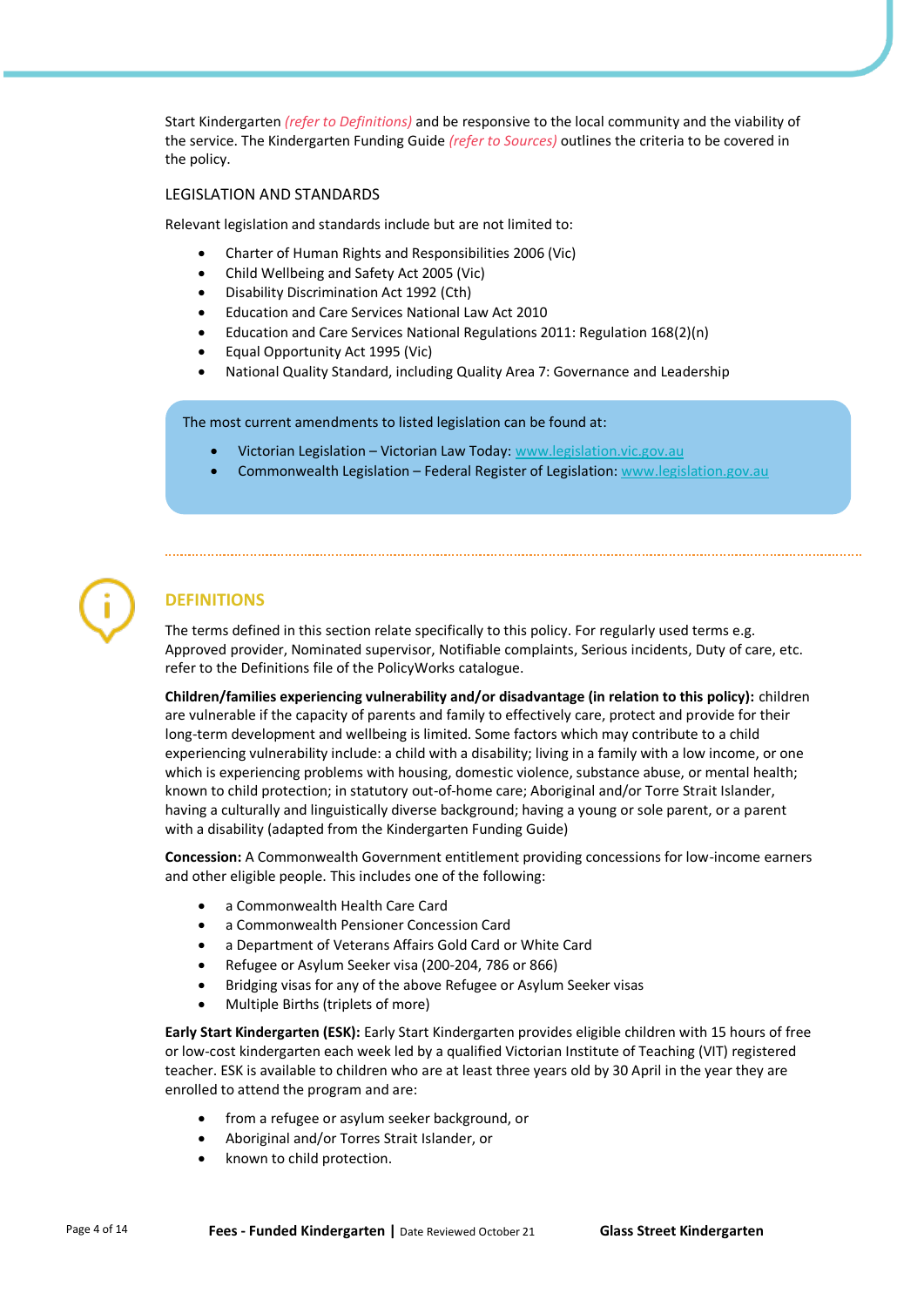These children can also access free year-before-school kindergarten through the ESK Extension Grant regardless of whether they have accessed ESK in the previous year.

**Enrolment fee:** A non-refundable fee paid to Boroondara Council when submitting an online enrolment application. High priority families *(refer to Definitions)* **should not be charged** any fees or levies, unless it is for outside the funded hours

**ESK extension grants:** provides a free or low cost year-before-school kindergarten program for children:

- o not eligible for the Kindergarten Fee Subsidy
- $\circ$  who participated in Access to Early Learning in the previous year or are from a refugee or asylum seeker background, or Aboriginal and/or Torres Strait Islander, or known to child protection. A child is not required to access ESK in the previous year to access the ESK extension grant.

**Fees:** A charge for a place within a program at the service.

**High priority families:** as defined in the Kindergarten Guide this includes**:**

- children at risk of abuse or neglect, including children in Out-of-Home Care
- Aboriginal and/or Torres Strait Islander children
- asylum seeker and refugee children
- children eligible for the Kindergarten Fee Subsidy
	- A child or parent holds a Commonwealth Health Care Card, Pensioner Concession Card, Veteran's Affairs Card, or multiple birth children (triplets, quadruplets)
- children with additional needs, defined as children who:
	- o require additional assistance in order to fully participate in the kindergarten program
	- o require a combination of services which are individually planned
	- o have an identified specific disability or developmental delay

**Kindergarten Fee Subsidy (KFS):** A state government subsidy paid in addition to per capita grants to subsidise the costs of parent fees and enable eligible children to attend a funded kindergarten for 15 hours free of charge (The Kindergarten Funding Guide *(refer to Sources)*)

**Late collection charge:** A charge that may be imposed by the approved provider when parents/guardians are late to collect their child/children from the program *(refer to Attachment 1)*

# **SOURCES AND RELATED POLICIES**

# **SOURCES**

- The Kindergarten Funding Guide (Department of Education and Training): [www.education.vic.gov.au](https://www.education.vic.gov.au/Pages/default.aspx)
- The constitution of Glass Street Kindergarten

#### RELATED POLICIES

- Complaints and Grievances
- Delivery and Collection of Children
- Enrolment and Orientation
- Excursions and Service Events
- Inclusion and Equity
- Privacy and Confidentiality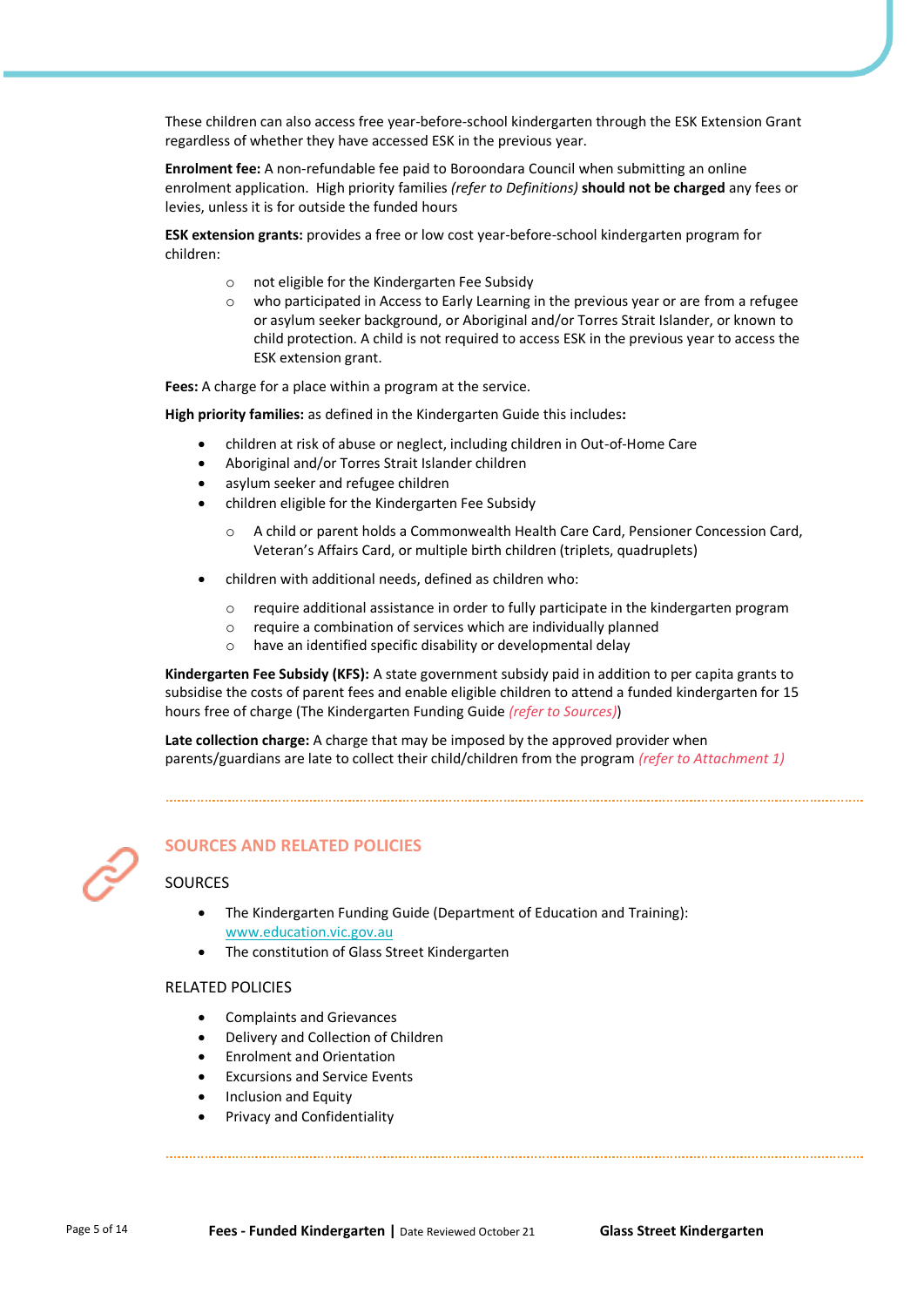#### **EVALUATION**



In order to assess whether the values and purposes of the policy have been achieved, the approved provider will:

- regularly seek feedback from everyone affected by the policy regarding its effectiveness, particularly in relation to affordability, flexibility of payment options and procedures for the collection of fees
- monitor the implementation, compliance, complaints and incidents in relation to this policy
- investigating what measures can be taken to reduce any barriers to access the program, especially for vulnerable and disadvantaged children
- monitor the number of families/children excluded from the service because of their inability to pay fees
- keep the policy up to date with current legislation, research, policy and best practice
- revise the policy and procedures as part of the service's policy review cycle, or as required
- notifying all stakeholders affected by this policy at least 14 days before making any significant changes to this policy or its procedures, unless a lesser period is necessary due to risk *(Regulation 172 (2))*



# **ATTACHMENTS**

- Attachment 1: Fee information for families
- Attachment 2: Statement of Fees and Charges 3-year-old kindergarten program
- Attachment 3: Statement of Fees and Charges 4-year-old kindergarten program
- Attachment 4: Fee Agreement 3-year-old kindergarten program
- Attachment 5: Fee Agreement 4-year-old kindergarten program

## **AUTHORISATION**



This policy was adopted by the approved provider of Glass Street Kindergarten on August 2021.

**REVIEW DATE:** MAY 2022

# **ATTACHMENT 1. FEE INFORMATION FOR FAMILIES Glass Street Kindergarten 2022**

## 1. General information

The Department of Education and Training (DET) *(refer to Definitions)* provides funding for each child enrolled and attending kindergarten in the two years before school as a contribution toward the costs of providing the program. Services meet the balance of costs through charging fees and fundraising activities.

DET provides a Kindergarten Fee Subsidy (see below) that enables children from eligible families to attend a kindergarten program free of charge in the two years before school.

DET also provides Early Start Kindergarten funding to assist eligible three-year-old Aboriginal and Torres Strait Islander children, from a refugee or asylum seeker background or children known to Child Protection, to access kindergarten programs.

Glass Street Kindergarten provides a range of support options to parents/guardians experiencing difficulty with payment of fees (see below).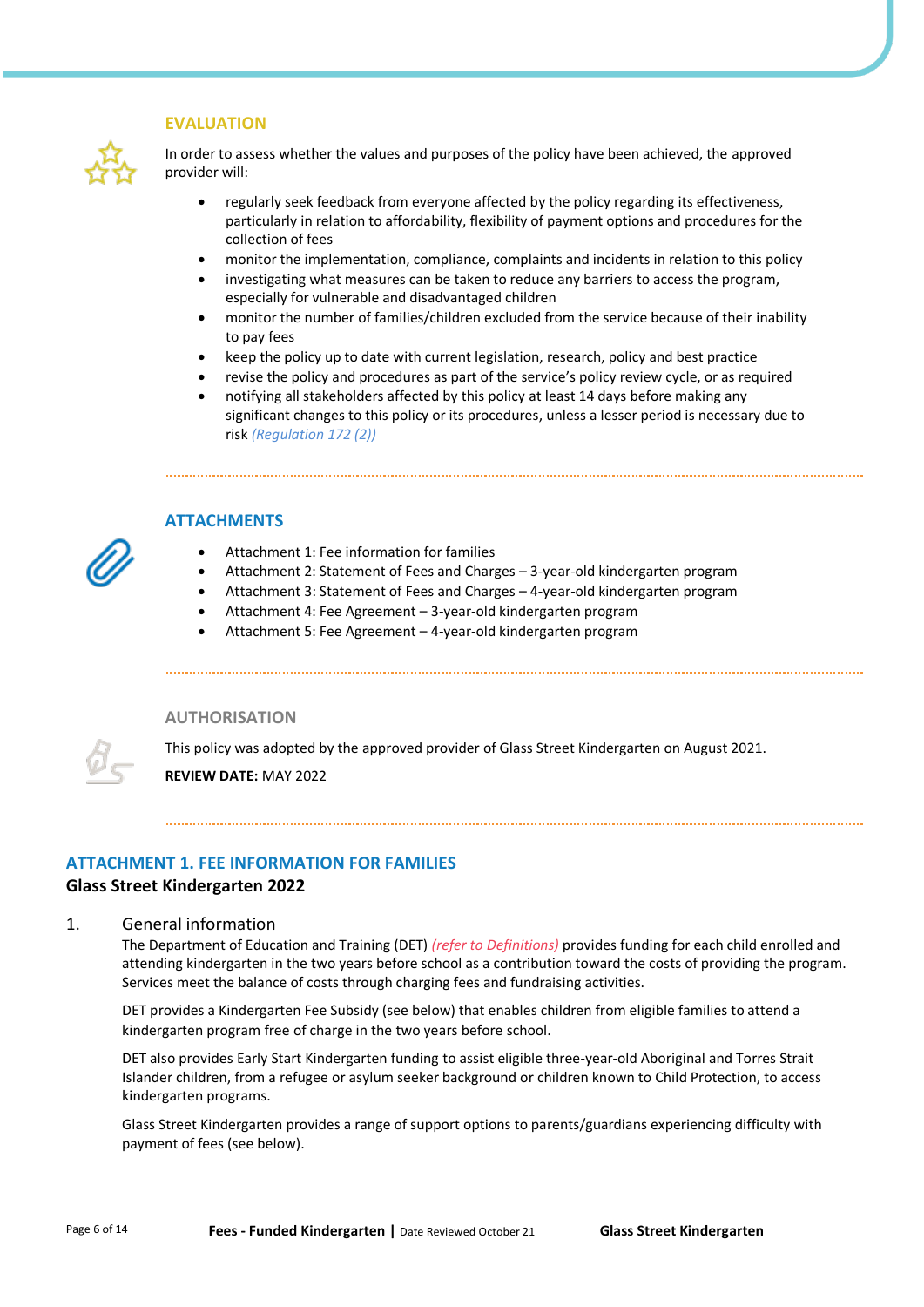| <b>Operation hours</b> | <b>Session Days and Times</b>       |
|------------------------|-------------------------------------|
| 2022                   | Monday $(4YO) - 8.30am - 3pm$       |
|                        | Tuesday (4YO) - 8.30am - 3pm        |
|                        | Wednesday (3YO) - 9.30am - 2.30pm   |
|                        | Thursday (4YO) - $8.30$ am - $3$ pm |
|                        | Friday (3YO) - 9.30am - 2.30pm      |

# 2. How fees are set

As part of the budget development process, the Committee of Management sets fees each year for the programs of the service, taking into consideration:

- o the financial viability of the service
- $\circ$  the level of government funding provided for the program, including the Kindergarten Fee Subsidy and Early Start Kindergarten
- o the availability of other income sources, such as grants
- o the fees charged by similar services in the area
- o the capacity of parents/guardians to pay fees
- o reasonable expenditure in meeting agreed program quality and standards
- o requirements of The Kindergarten Funding Guide (Department of Education and Training) available from the DET website[: www.education.vic.gov.au](https://www.education.vic.gov.au/Pages/default.aspx)

Once fees are set for the year, they will only be reviewed in extraordinary circumstances, for example, if enrolments drop and the service is at risk of not being able to meet its expenses.

# 3. Other charges

Other charges levied by Glass Street Kindergarten are included on the Statement of Fees and Charges. These include:

o **Late collection charge**: The Committee of Management reserves the right to implement a late collection charge when parents/guardians are frequently late in collecting a child from the service. This charge will be set at a level determined by the Committee of Management.

# 4. Statement of fees and charges

A statement of fees and charges for three-year-old kindergarten and/or four-year-old will be provided to families on enrolment *(refer to Attachment 2 and 3)*.

# 5. Subsidies

## 5.1 Kindergarten Fee Subsidy

The Kindergarten Fee Subsidy is provided by DET and enables eligible children to attend 15 hours of kindergarten free of charge. Eligibility conditions may change from time-to-time and must be checked in the most recent edition of the Kindergarten Funding Guide *(refer to Sources)*.

Your child is eligible for the kindergarten fee subsidy:

- o if your child identifies as Aboriginal and/or Torres Strait Islander
- $\circ$  if your child is identified on their birth certificate as being a multiple birth child (triplets or more).

or if your child holds or has a parent or guardian who holds, one of the following:

- o a Commonwealth Health Care Card
- o a Commonwealth Pensioner Concession Card
- o a Department of Veterans Affairs Gold Card or White Card
- o Refugee or Asylum Seeker visa (200-204, 786 or 866)
- o Bridging visas for any of the above Refugee or Asylum Seeker visas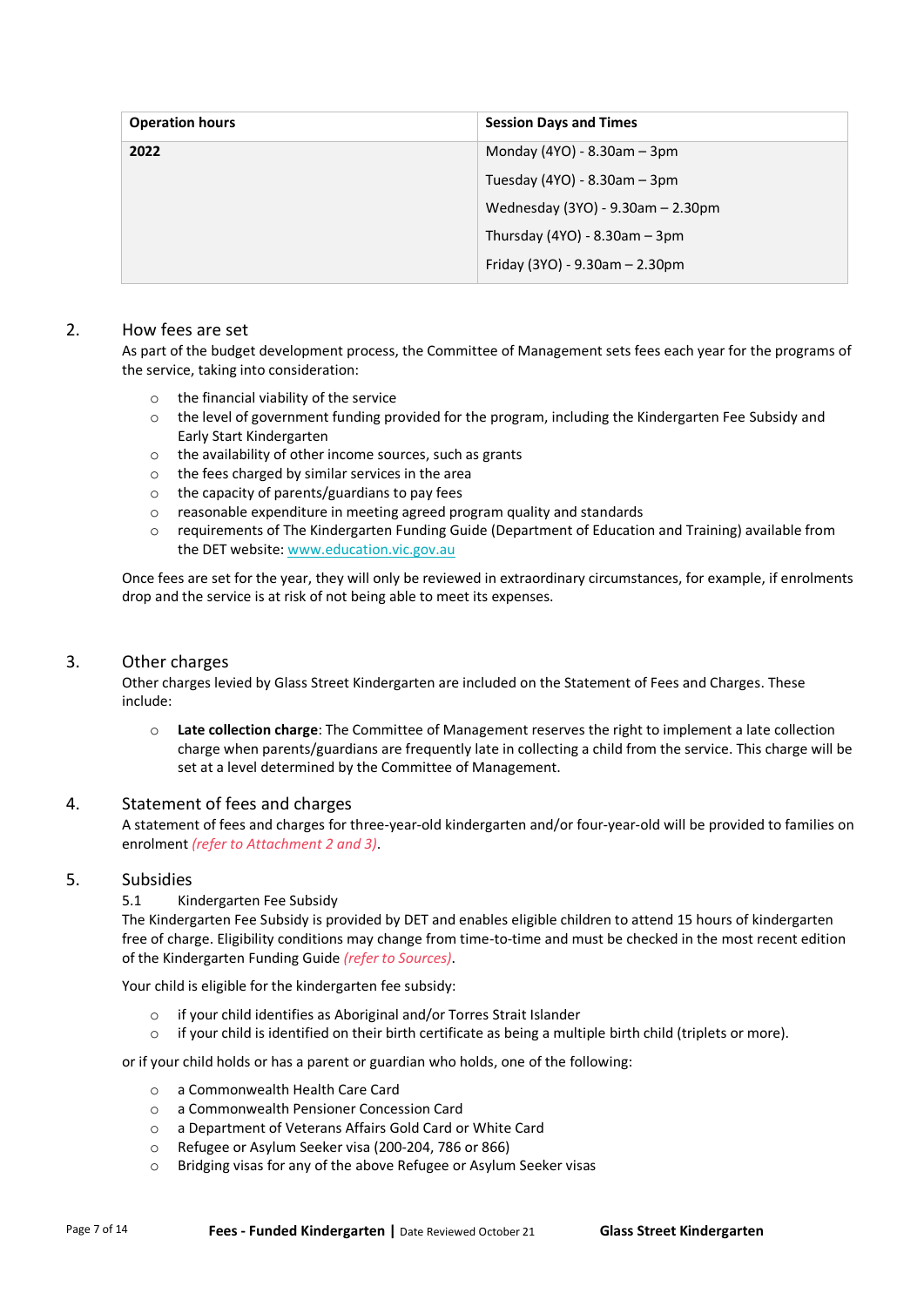If your family or child has a humanitarian or refugee visa listed by the Department of Immigration and Border Protection which is not included in the above list, your child may still be eligible for the kindergarten fee subsidy.

Where a child is identified by a parent, carer or legal guardian as an Aboriginal and/or Torres Strait Islander, no verification is required.

In all other instances, supporting documentation should be sighted by the service on acceptance of a place or on commencement in the program, however where there are delays, such as in obtaining health care cards for children in out-of-home care, the delay should not provide a barrier to the child accessing the Kindergarten Fee Subsidy. Families are eligible for the Kindergarten Fee Subsidy for the full term in which their concession is valid.

# 5.2 Early Start Kindergarten

Early Start Kindergarten gives eligible children 15 hours of free or low-cost kindergarten a week for two years before starting school.

To be eligible, the child must be three by 30 April in the year they start kindergarten and meet one of the following criteria:

- o be from a refugee or asylum seeker background
- o identify as Aboriginal or Torres Strait Islander
- o your family has had contact with Child Protection.

Children can also access free or low cost Four-Year-Old Kindergarten through the Early Start Kindergarten Extension Grant. Contact the service for further information.

# 6. Payment of fees

The Committee of Management will regularly review payment options and procedures to ensure that they are inclusive and sensitive to families' cultural and financial situations.

Fees will be invoiced to parents/guardians directly and must be paid by the date indicated on the invoice. Each invoice will be accompanied by payment instructions. The first term's fees must be received by 31 October 2021. For children enrolled after the commencement of a term, a pro rata invoice will be issued and must be paid in full within 14 days of the child's commencement at the service. Receipts will be provided upon request for fee payments.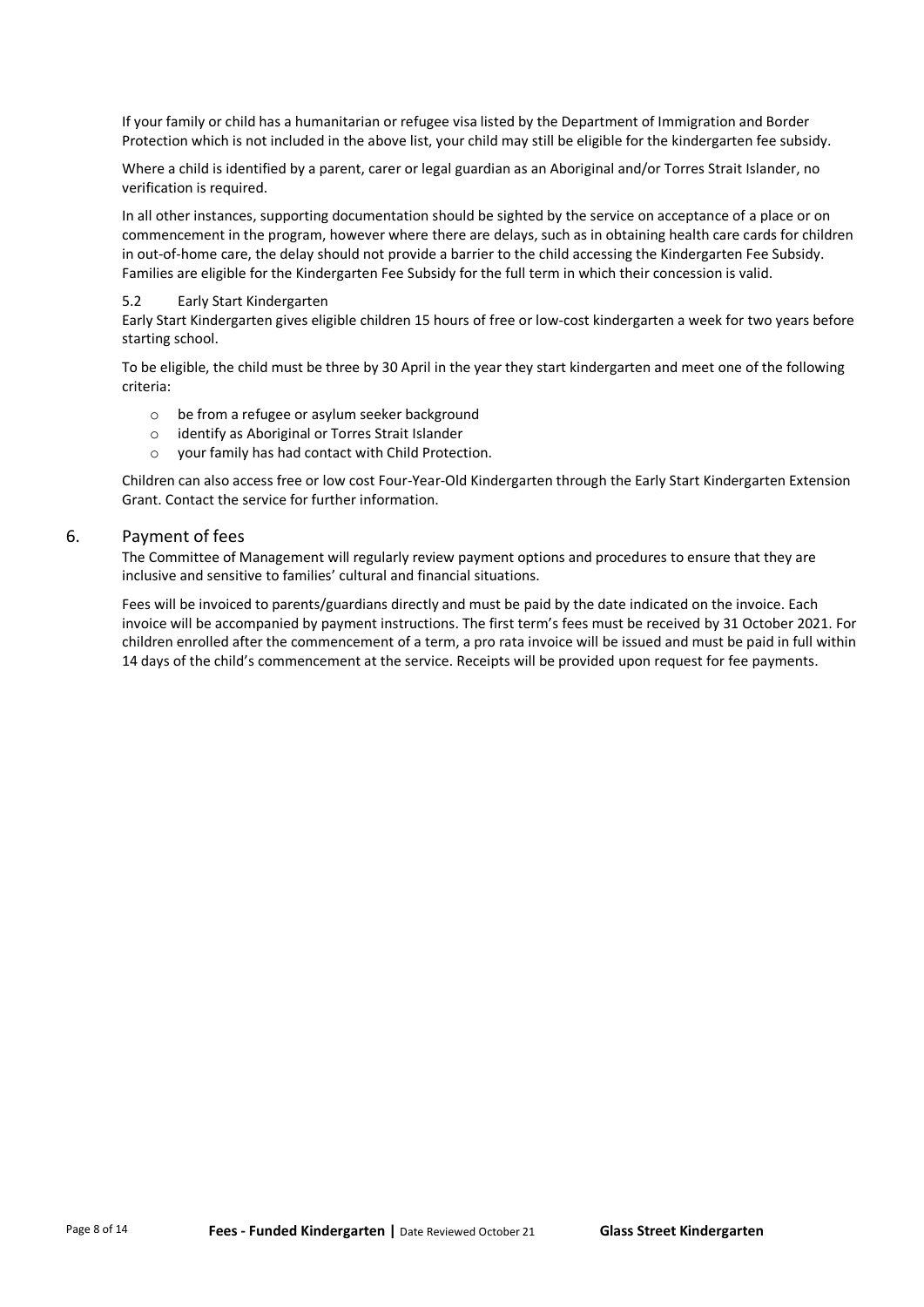Invoice dates and due dates for 2022 fees are detailed in the table below:

| <b>Term</b> | <b>Invoice Issue Date</b> | <b>Fee Due Date</b> |
|-------------|---------------------------|---------------------|
| Term 1      | Before 8 October 2021     | 31 October 2021     |
| Term 2      | 28 March 2022             | 26 April 2022       |
| Term 3      | 13 June 2022              | 11 July 2022        |
| Term 4      | 29 August 2022            | 3 October 2022      |

Parents/guardians experiencing difficulty in paying fees are requested to contact the Administration Officer to arrange a suitable alternative payment plan. The *Privacy and Confidentiality Policy* of the service will be complied with at all times in relation to a family's financial/personal circumstances.

# 7. Unpaid fees

If fees are not paid by the due date, the following steps will be taken:

- If fees are not paid by the due date, a reminder email with a copy of the invoice will be sent by the Bookkeeper.
- If fees are still not paid and/or there is no response from the family, the Administration Officer will contact the parents/guardian and will discuss a range of support options available to the family, including the establishment of a payment plan, if required.
- If fees still remain unpaid, the agreed payment plan is not being adhered to and/or the family has not received an extension, the family will be invited to attend a meeting with the President (or Vice President) and Administration Officer to discuss the range of support options available and/or establish a payment plan (if not already done so). This should occur before the end of Term 2.
- Failure to attend the meeting and continued non-payment may result in a letter notifying the parents/guardians that the child's place at the service may be withdrawn unless payment is made in full or payments are made as per the agreed payment plan. The payment plan may need to be modified if the parents/guardians fall behind in their payments. This letter will also include information on a range of support options available for the family.
- If non-payment continues, the family will be strongly urged to meet with the President (or Vice President) and Administration Officer. This is to occur mid-Term 4 (i.e. November).
- The Committee of Management will continue to offer support and will reserve the right to employ the services of a debt collector.
- If a decision is made to withdraw the child's place at the service, the parents/guardians will be provided with 14 days' notice in writing.
- No further enrolments of children from the parents/guardians will be accepted until all outstanding fees have been paid.

# 8. Refund of fees

If a family becomes eligible for the Kindergarten Fee Subsidy during a term, a full refund of the applicable term fees will be provided. Fees may still apply for programs offering more than the required minimum hours per week.

In any other case, fees are non-refundable (exceptional circumstances may apply – these are at the discretion of the Committee of Management). There will be no refund of fees in the following circumstances:

- o a child's short-term illness
- o public holidays
- o family holiday during operational times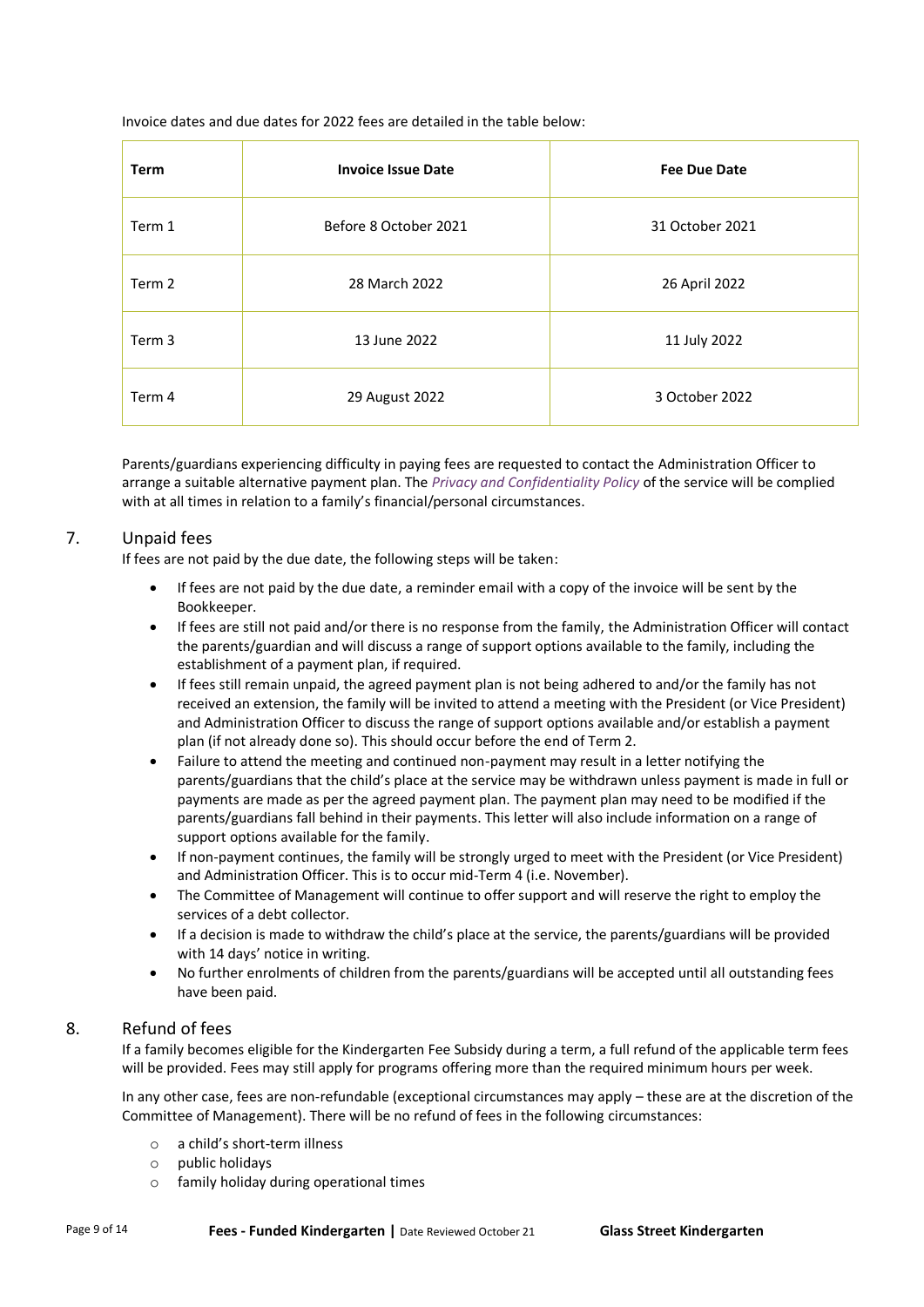- $\circ$  closure of the service for one or more days when a qualified educator is absent, and a qualified reliever is not available
- o closure of the service for staff training days
- o closure of the service due to extreme and unavoidable circumstances.

In addition, there will be no refund where a family chooses not to send their child to the program for the maximum number of hours for which they are enrolled

# 9. Support services

Families experiencing financial hardship often require access to family support services. Information on these services may be available from the kindergarten service provider or alternatively families may contact the local council.

# 10. Notification of fee changes during the year

Fees set for the year would only be reviewed in extraordinary circumstances, for example, if attendance rates fall below the budget 'break even' point. Parents/guardians will be notified one term in advance of any required fee increase and will be offered the option to request a payment plan.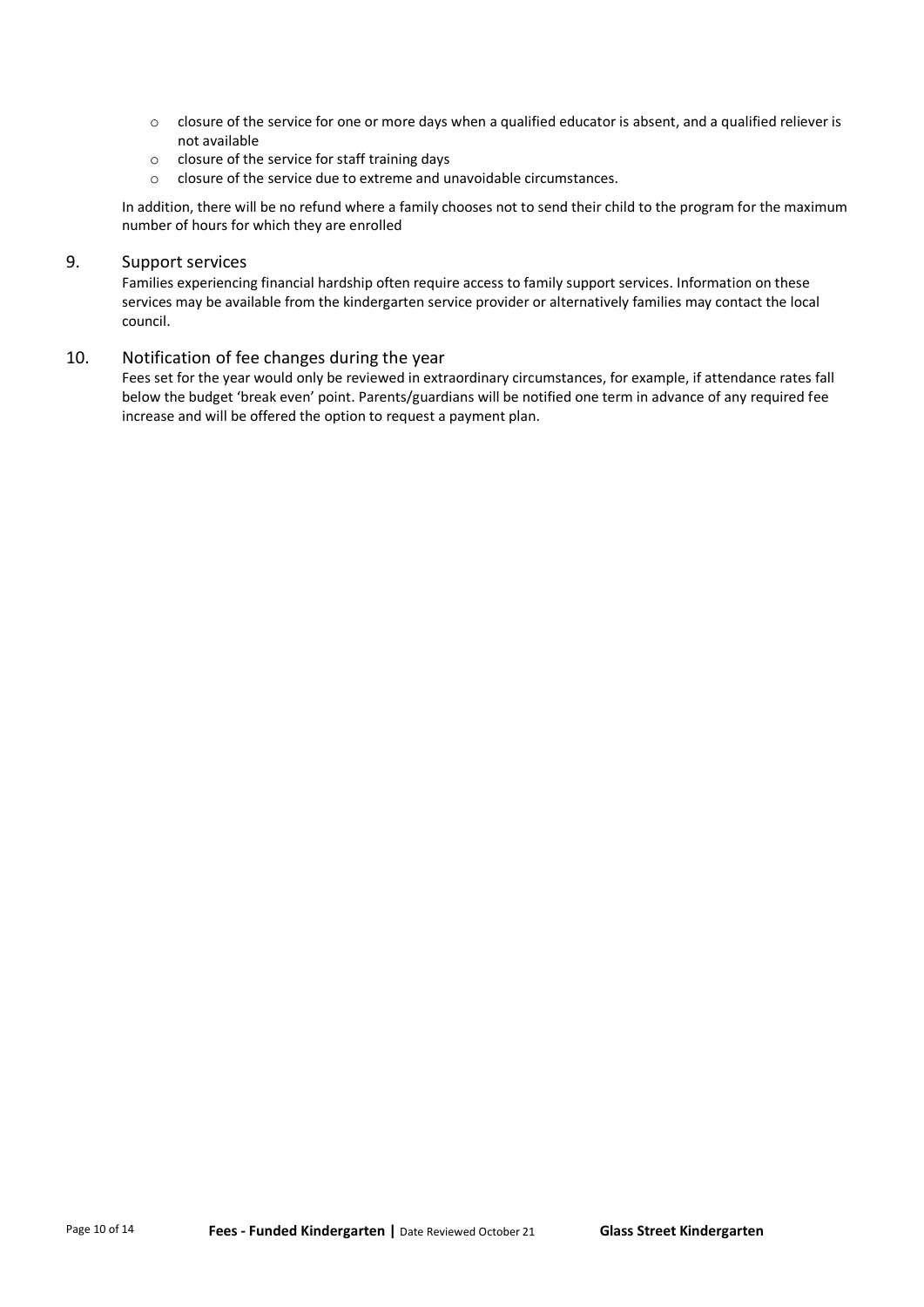# **ATTACHMENT 2. STATEMENT OF FEES AND CHARGES**

**Glass Street Kindergarten Fee schedule for 2022**

# **Three-year-old kindergarten**

#### Hours: 10 hours per week

|        | Fees $($ \$) | Other charges (\$) | Total (\$) | Families eligible for the Kindergarten Fee Subsidy |     |            |  |
|--------|--------------|--------------------|------------|----------------------------------------------------|-----|------------|--|
|        |              |                    |            | Other charges (\$)<br>Fees $(5)$                   |     | Total (\$) |  |
| Term 1 | \$600        | \$0                | \$600      | \$280                                              | \$0 | \$280      |  |
| Term 2 | \$600        | \$0                | \$600      | \$280                                              | \$0 | \$280      |  |
| Term 3 | \$600        | \$0                | \$600      | \$280                                              | \$0 | \$280      |  |
| Term 4 | \$600        | \$0                | \$600      | \$280                                              | \$0 | \$280      |  |
| Total  | \$2,400      | \$0                | \$2,400    | \$1,120                                            | \$0 | \$1,120    |  |

#### **Payment of fees**

Invoices will be issued each term and must be paid by the due date.

#### **Kindergarten fee deposit**

A kindergarten fee deposit is not required. However, parents/guardians are required to pay Term 1 fees by 31 October. Payment will secure the child's place in the three-year-old kindergarten program.

#### **Kindergarten Fee Subsidy**

Children/families experiencing vulnerability and/or disadvantage *(refer to Definitions)* and families eligible for the Kindergarten Fee Subsidy will be required to pay the subsidised fee amount. Families experiencing hardship should discuss any difficulties with the service.

#### **Early Start Kindergarten**

Families who are eligible for the Early Start Kindergarten *(refer to Fee information for families)* will not be required to make fee payments.

## **Children turning three during the year**

Children can only commence the program when they have turned three. Fees to be paid upon commencement.

#### **Late collection charge**

The Committee of Management reserves the right to implement a late collection charge when parents/guardians are frequently late in collecting a child *(refer to Fee information for families*).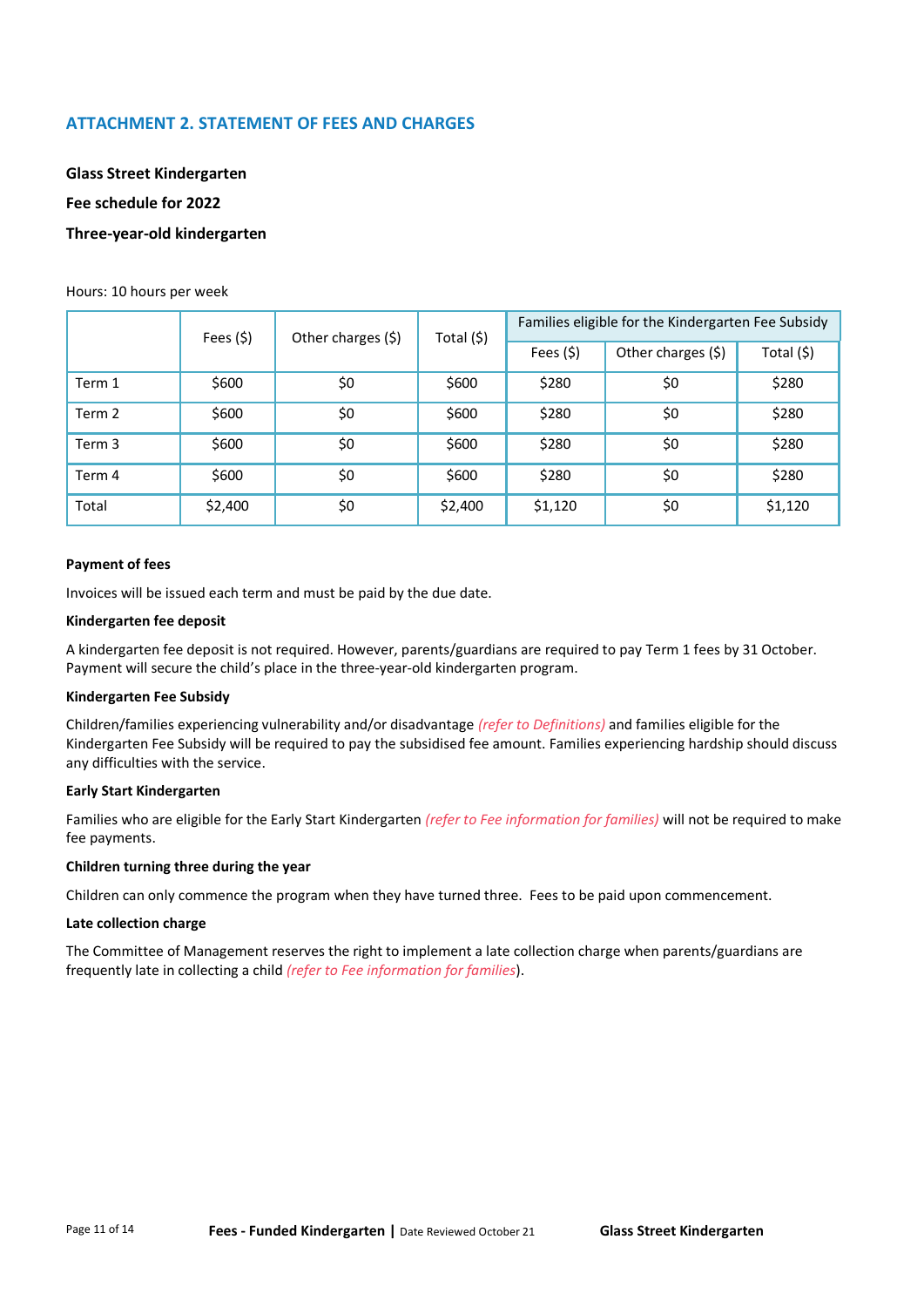# **ATTACHMENT 3. STATEMENT OF FEES AND CHARGES**

**Glass Street Kindergarten Fee schedule for 2022 Four-year-old kindergarten**

#### Hours: 19.5 hours per week

|        | Fees (\$) | Other charges (\$) | Total (\$) | Families eligible for the Kindergarten Fee<br>Subsidy |                    |            |  |  |
|--------|-----------|--------------------|------------|-------------------------------------------------------|--------------------|------------|--|--|
|        |           |                    |            | Fees $(5)$                                            | Other charges (\$) | Total (\$) |  |  |
| Term 1 | \$995     | \$0                | \$995      | \$229.50                                              | \$0                | \$229.50   |  |  |
| Term 2 | \$995     | \$0                | \$995      | \$229.50                                              | \$0                | \$229.50   |  |  |
| Term 3 | \$995     | \$0                | \$995      | \$229.50                                              | \$0                | \$229.50   |  |  |
| Term 4 | \$995     | \$                 | \$995      | \$229.50                                              | \$0                | \$229.50   |  |  |
| Total  | \$3,980   | \$0                | \$3,980    | \$918                                                 | \$0                | \$918      |  |  |

#### **Payment of fees**

Invoices will be issued each term and must be paid by the due date.

#### **Kindergarten fee deposit**

A kindergarten fee deposit is not required. However, parents/guardians are required to pay Term 1 fees by 31 October. Payment will secure the child's place in the four-year-old kindergarten program.

#### **Kindergarten Fee Subsidy**

Children/families experiencing vulnerability and/or disadvantage *(refer to Definitions)* and families eligible for the Kindergarten Fee Subsidy will be required to pay the subsidised fee amount. Families experiencing hardship should discuss any difficulties with the service.

#### **Late collection charge**

The Committee of Management reserves the right to implement a late collection charge when parents/guardians are frequently late in collecting a child *(refer to Fee information for families*).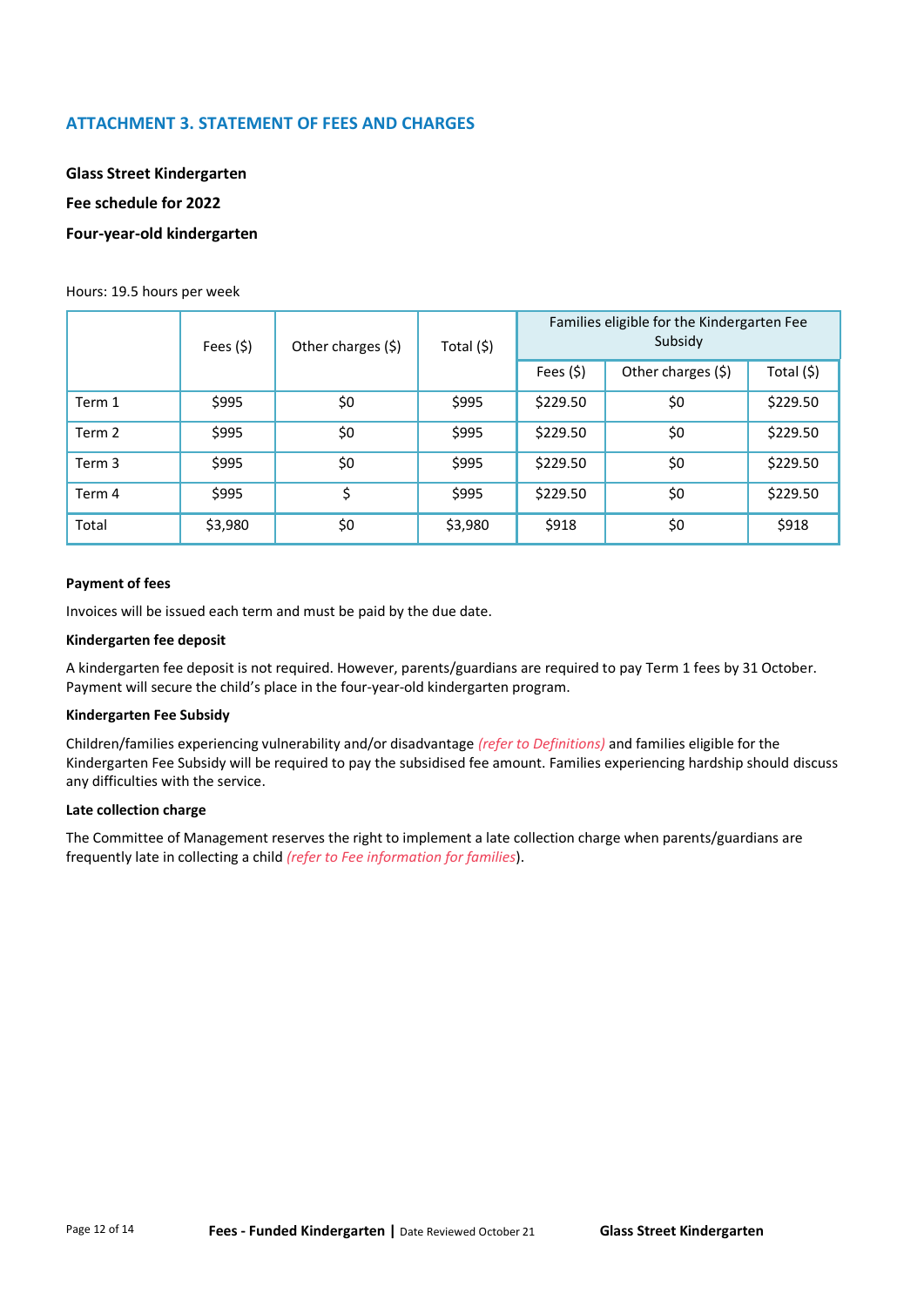# **ATTACHMENT 4. FEE AGREEMENT - SAMPLE**

# THREE-YEAR-OLD KINDERGARTEN PROGRAM - 2022

Please complete this form and return to Glass Street Kindergarten

#### **Fee payment contract**

Child's full name:

Parent's/guardian's full name:

- I/we acknowledge that the three-year-old kindergarten program is partly funded by the state government, with the balance of funds coming from fees paid by parents/guardians
- I/we understand that I/we am/are entitled to obtain the Kindergarten Fee Subsidy if I/we meet one of the criteria. If my/our eligibility lapses, then I/we understand that full payment of fees is required from the beginning of the following term.
- I/we understand that I/we am/are entitled to obtain the Early Start Kindergarten if I/we meet one of the criteria (as per below).
- I/we agree to pay fees by the due date on the invoice.
- I/we acknowledge that if fees are not paid by the due date, the Committee of Management/Board will implement the late payment of fees procedures, as outlined in the Fees Information for Families which could result in the withdrawal of my/our child's place at the service and no further enrolments being accepted until the outstanding fees are paid.
- I/we understand that term fees are non-refundable.
- I/we agree that if my/our financial circumstances change and I/we am/are unable to pay as agreed, I/we will immediately notify the "[responsible position]" to discuss alternative payment options.
- I/we acknowledge that I/we have received and read the service's Fee information for families, which outlines the procedures for payment of fees.

## **Early Start Kindergarten**

Early Start Kindergarten gives eligible children 15 hours of free or low-cost kindergarten a week for two years before starting school. To be eligible, the child must be three by 30 April in the year they start kindergarten and meet one of the following criteria:

- be from a refugee or asylum seeker background
- identify as Aboriginal or Torres Strait Islander
- your family has had contact with Child Protection.

| Please advise if the child is Aboriginal or Torres Strait Islander<br>Please advise if the child is known to child protection<br>Please advise if the child is a refugee or asylum seeker background | Please tick:<br>Please tick:<br>Please tick: $\Box$ Yes | $\Box$ | ⊟ Yes<br>Yes | $\Box$<br>$\sqcup$<br>ш | N٥<br>N٥<br>N٥ |
|------------------------------------------------------------------------------------------------------------------------------------------------------------------------------------------------------|---------------------------------------------------------|--------|--------------|-------------------------|----------------|
|                                                                                                                                                                                                      |                                                         |        |              |                         |                |

#### **Kindergarten Fee Subsidy**

| Please advise if the child is Aboriginal or Torres Strait Islander:                                                         | Please tick: $\Box$ | Yes | $\overline{\phantom{a}}$ | N∩ |
|-----------------------------------------------------------------------------------------------------------------------------|---------------------|-----|--------------------------|----|
| Please indicate below which concession you are eligible for $-$ the criteria is outlined on <i>Attachment 1, Section 6.</i> |                     |     |                          |    |
| Concession:                                                                                                                 |                     |     |                          |    |

Except in the case of an Aboriginal or Torres Strait Islander child, supporting documentation will need to be sighted on commencement at Glass Street Kindergarten by your teacher or Administration Officer.

| Signature (parent/guardian): | Date: |
|------------------------------|-------|
|                              |       |

**Note:** invoices, receipts and collection of fees will be in accordance with the Glass Street Kindergarten *Fees Policy*.